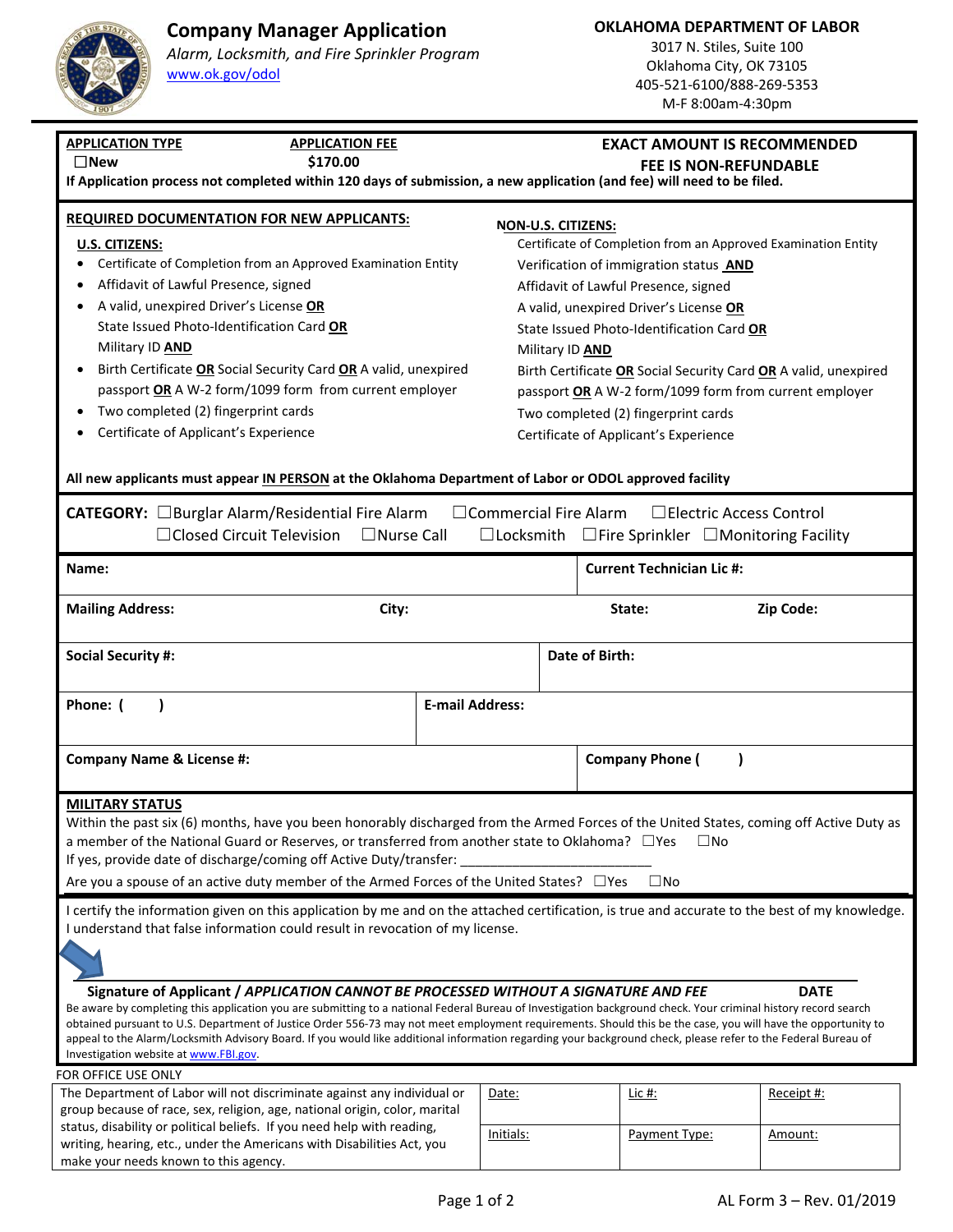

3017 N. Stiles, Suite 100 Oklahoma City, OK 73105 405-521-6100/888-269-5353 M-F 8:00 am-4:30 pm

**Applicant Name: Current License # (if applicable):**

### **READ INSTRUCTIONS BEFORE COMPLETING THIS FORM**

The applicant named on this form is required to furnish one or more certificates in support of their experience. The applicant, therefore, is requesting their current and/or previous employer to certify knowledge of experience. All statements made on behalf of an applicant's experience in the classification cited on this form shall be verified by a qualified and responsible person.

| <b>Category/Required Hours</b>          | <b>Licensed Technical Hours</b> | <b>Sales Hours</b> | <b>Total Hours</b> |
|-----------------------------------------|---------------------------------|--------------------|--------------------|
| Burglar Alarm (8000 Hours)              |                                 |                    |                    |
| Fire Residential (8000 Hours)           |                                 |                    |                    |
| Fire Commercial (8000 Hours*)           |                                 |                    |                    |
| Closed Circuit Television (4000 Hours*) |                                 |                    |                    |
| Access Control (4000 Hours*)            |                                 |                    |                    |
| Nurse Call (4000 Hours*)                |                                 |                    |                    |
| Locksmith                               |                                 |                    |                    |
| Fire Sprinkler **                       |                                 |                    |                    |

\* Requirements per Alarm, Locksmith, and Fire Sprinkler Industry Act 59 O.S. § 1800.7 (6).

\*\* Applicant must provide current NICET Level III or Level IV certificate or wallet card for Water-Based Systems Layout **OR** verified minimum of 5 years (10,000 Hours) as a Technician level employee within the Fire Sprinkler industry.

\_\_\_\_\_\_\_\_\_\_\_\_\_\_\_\_\_\_\_\_\_\_\_\_\_\_\_\_\_\_\_\_\_\_\_\_\_\_\_\_\_\_\_\_\_\_\_\_\_\_\_\_\_\_\_\_\_\_\_\_\_\_\_\_\_\_\_\_\_\_\_\_\_\_\_\_\_\_\_\_\_\_\_\_\_\_\_\_\_\_\_\_\_\_\_\_\_

Describe in detail the type of work performed by applicant: \_\_\_\_\_\_\_\_\_\_\_\_\_\_\_\_\_\_\_\_

Please identify your business relationship to the applicant

I certify that I have direct knowledge that said applicant was employed by

Company name & License # (if applicable)

from \_\_\_\_\_\_\_\_\_\_\_\_\_\_\_\_\_\_\_\_ to \_\_\_\_\_\_\_\_\_\_\_\_\_\_\_\_\_\_\_\_\_ date date date

to perform work in accordance with the Oklahoma Alarm and Locksmith Licensing Act. I state under penalty of perjury under the laws of Oklahoma that the forgoing is true and correct and that I have read and understand this form and executed it in my own hand.

| Date:         | Signature:  |
|---------------|-------------|
| City & State: | Print Name: |

INSTRUCTIONS FOR USE OF THE AFFIDAVIT BY PERSON MAKING APPLICATION FOR A LICENSE, PERMIT, OR CERTIFICATE

### The person signing this form must read these instructions carefully.

- 1. In the space after the word "*Date*", the person executing this form should write today's date. The person executing this form should indicate the city and state where they are actually located when they sign this form.
- 2. Within the context of the execution of this form, the term "*penalty of perjury*" means the willful assertion of the fact of either United States citizenship or lawful presence in the United States as a qualified alien, and made upon one's oath or affirmation and knowing such assertion to be false. Making such willful assertion on this form, knowing it to be false, is a crime in Oklahoma and may be punishable by a term or incarceration of not more than five (5) years in prison. Additionally, one who procures another to commit perjury is guilty of the crime of subornation of perjury and may be punished in the same manner as he would be if personally guilty of the perjury so procured.